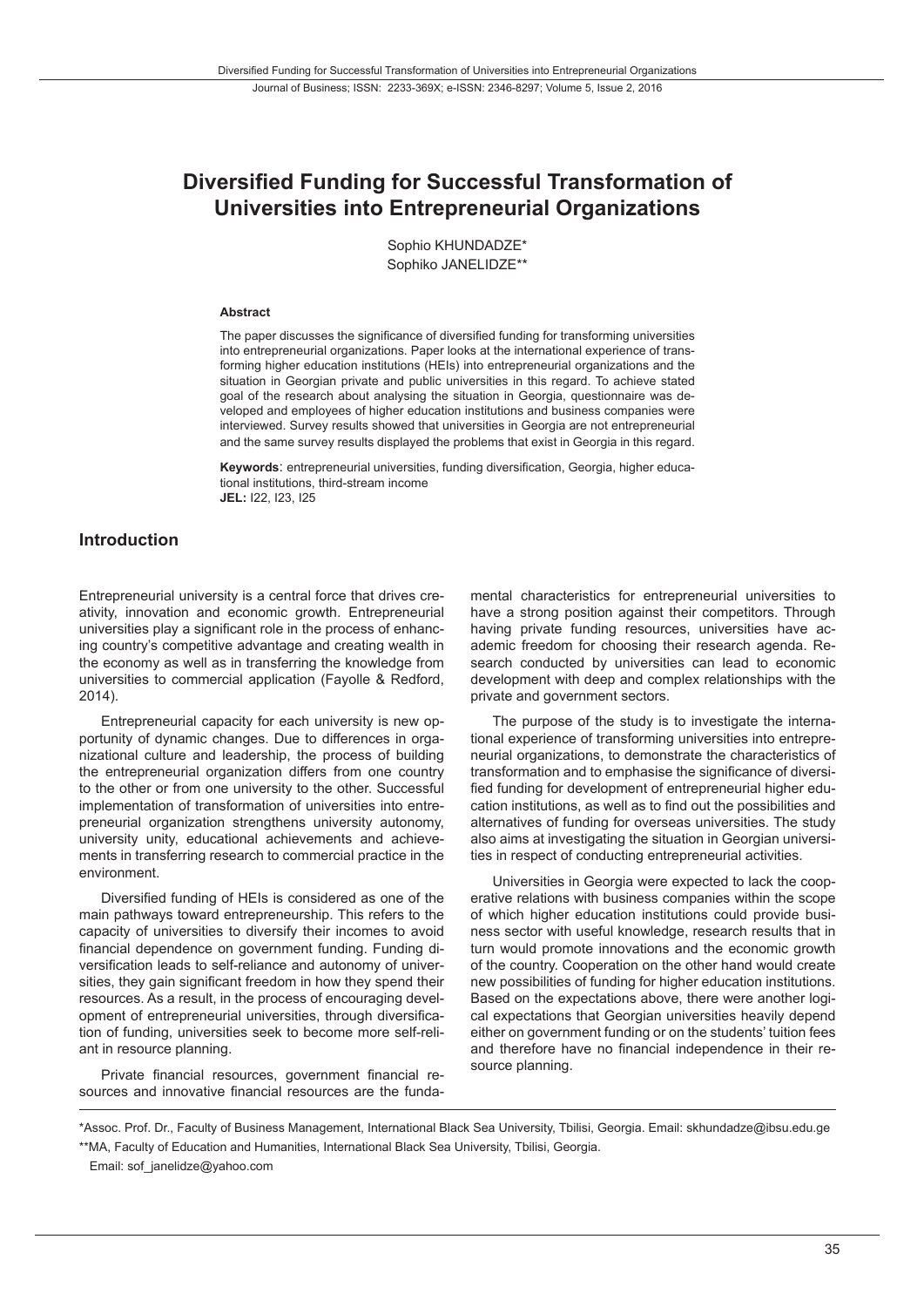Based on the review of the literature the following research questions were shaped in the paper:

1. Are entrepreneurial universities promoting economic development of country?

2. Does funding diversification promote cooperation of HEIs with business companies?

3. Are HEIs and business companies collaborating in Georgia?

4. Do HEIs in Georgia have alternative ways of funding other than government funds or students' tuition fees?

5. If business companies in Georgia do not cooperate with HEIs, what are the reasons of this?

Entrepreneurial universities are relatively new concept in higher education system of Georgia. The novelty of the research is the attempt to analyse positive impact of entrepreneurial activities of universities, characteristics and possibilities of transforming universities into entrepreneurial organizations and the importance of funding diversification for development of entrepreneurial universities that is still less familiar concept for our country's education system.

#### **Literature Review on the Essence of Entrepreneurial University and its Significance**

In the classical model of the university, the importance is given to research and teaching, production and transmission of knowledge within a society. The economic and social valorization of knowledge produced by researchers within universities, set up the need for strategies, structures and mechanisms within universities that promote and reinforce knowledge transfer to the private sector, via divers avenues: patents, licensing, and facilitating academic spin-offs and start-ups, among others. Developing more entrepreneurial orientation and culture is needful for universities, and university researchers need to become increasingly entrepreneurial. This new model gives a greater importance to the relationships between three types of stakeholders: governments, universities and businesses. In the modern knowledge economy the entrepreneurial university is seen as a central force that drives innovation, creativity and economic growth (Fayolle & Redford, 2014).

Peterka (2011) states that "Entrepreneurial character of the university, because of its relationship with the stakeholders, and the concern for development of the environment (internal and external), contributes to the creation of a good university image, which plays a very important role in university's development. A positive university image is the main driving force that brings more students, greater number of projects, and thus larger income, necessary for functioning and development of the university" (Peterka, 2011, p. 555).

According to Etzkowitz (2008), entrepreneurial university can be expressed in a set of inter-related actions: (1) the capitalization of knowledge becomes the basis for economic and social development and, thus, of an increased role for the university in society, (2) the correlation with the

government and industry, what Etzkowitz calls the "triple helix" model, (3) the university independence, (4) setup of hybrid organizational formats that incorporate business sector practices and those of "traditional" universities, and (5) the current renovation of the university's internal structure as its relationship to the industry and government changes (Etzkowitz, 2008).

Fayolle and Redford (2014) state that entrepreneurial university concept is best used when institution is formulating a strategy by both focusing on academic goals and by transforming knowledge produced at the university into economic and social utility. It must not only incorporate entrepreneurship education but also define how start-ups are supported at the university. There is clearly a need for more entrepreneurial universities. Despite the growing commitment of universities to this strategy of research commercialization and technology transfer in the developed countries there is strong resistance to change in the university (Fayolle & Redford, 2014).

Universities have always been acknowledged as important drivers of economic development. Traditionally, universities have contributed indirectly to economic development by disseminating knowledge across academics, students, and by providing educated and qualified personnel to industries. However, a shift in the primary missions of universities is making these take a more active role in economic development. Creating, transferring and commercializing knowledge generated by universities is one of the new proposed roles (Lopez, 2013).

The positive and supportive effect of entrepreneurial universities over economic development of countries is actively discussed by scholars.

Peterka (2011) declares that creation of entrepreneurial university contributes to the economic development of the region in which it operates and knows how to adapt to environmental conditions that are constantly changing. Entrepreneurial university is integrated and above all, responsible to the environment in which it operates (Peterka, 2011).

Using knowledge better than competitors is the key to success on today's global market and for surviving in the global market, investment in development of country's knowledge base is inevitable. Countries will be able to decrease the gap that separates them from industrially developed countries with educated and qualified people. Peterka (2011) describes that society needs the answer to challenges brought by globalization and in this process education has the critical role. It is the base for the development of knowledge-based economy; it is guarding research and analysis, which make it possible to face the oncoming problems and opportunities. Many international institutions and the World Bank recognizes the role of knowledge and education for social and economic development. Building of country's technical and professional capacities, diffusion, creation and utilization all for this education is the fundamental. The role of education in general and of tertiary education in particular, is now more influential than ever in the construction of knowledge economies and democratic societies. Tertiary education, in its training, research, and informational role, is vital if countries are to adapt to these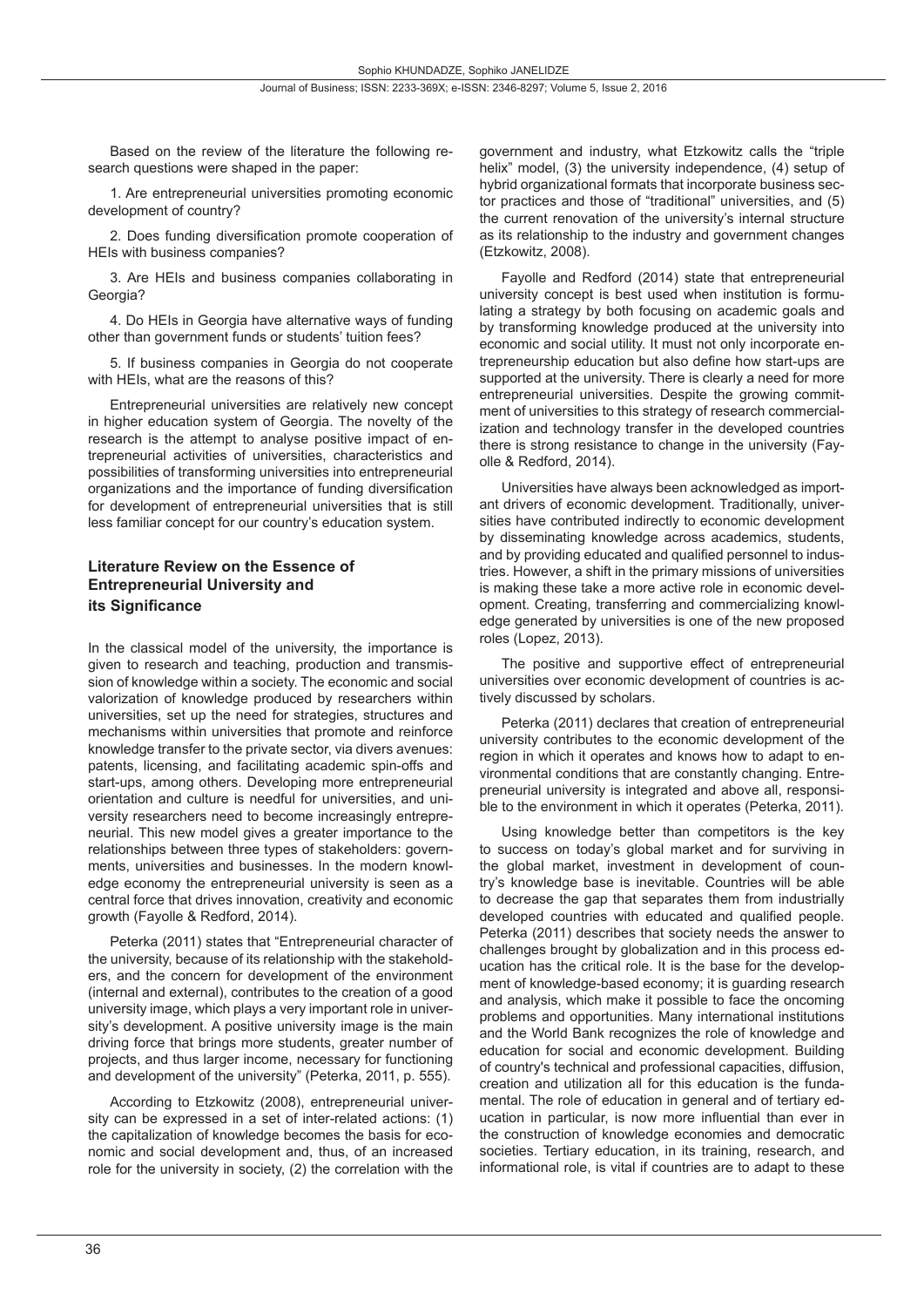far-reaching changes. Tertiary education is indicated as vital because it has a direct influence on national productivity, which is the guarantee of quality and the ability of the country to compete and participate in globalization processes (Peterka, 2011).

Levine (2009) states that "the entrepreneurial university model amalgamates three theories of economic development:

1. "Endogenous growth theory" which argues that the stock of knowledge and technological innovation are the key determinants of the rate of economic growth; that ideas and technological change produce "in creasing returns".

2. "Competitiveness" theory popularized by Michael Por ter (1998), in which regional prosperity flows from establishing competitive advantage for local firms in particular industry "clusters".

3. "Market triumphalism," in which the university becomes part of an "everything for sale" culture. The university focuses "on knowledge less as a public good than as a commodity to be capitalized on in profit-oriented activities". A strong private market-orientation of universities, including "partnerships" with local businesses and extensive business elite involvement in university management, purports to serve the wider community interest by promoting economic growth" (Levine, 2009, p. 10).

Many scholars agree on major characteristics of entrepreneurial universities:

Peterka (2011) summarizes the characteristics of successful entrepreneurial universities as follows:

1. In order for university to become entrepreneurial, each of its parts has to become entrepreneurial; each of its employees, each department should share a common vision and values. It is essential for creation of an entrepreneurial university;

2. University's leadership capacity is an important factor in transformation of university to entrepreneurial university. Strong leadership promotes transformation, helps fast recognition of changes in the environment, responds to them and focuses on the increasing and changing demand for university's services;

3. Ensuring financial independence that considers finding the sources of funding other than state is another important characteristics of creating entrepreneurial university. It means universities develop third-stream income without complete commercialization or without compromising its mission and quality of its activities;

4. For creating successful entrepreneurial culture universities should develop partnerships and connections with the world outside the university. This ensures transfer of knowledge and technology, establishment of connections with business world, maintenance of connections with alumni, attraction of additional sources of funding (Peterka, 2011).

Kwiek (2009) describes European universities transforming process over a period of 10-15 years and shows few elements that differentiate them from others.

At the beginning Kwiek designates diversified funding as one of the most important characteristics of transforming universities into entrepreneurial universities. Funding of entrepreneurial universities is diversified by means of three streams of income: mainline support from government, funds from governmental research councils, and all other sources called "third-stream income". The focus of public universities in the last twenty years have been on the second and the third streams of income, whereas private institutions in Europe find it hard to be entrepreneurial as their faculty and academic units do not compete globally or nationally for outside research funding. And the role of competition with others is vital to the entrepreneurial character of an academic institution. The road to excellence in research is difficult to follow, especially when it refers to external funding, but realizing that prestige and reputation of an institution accumulates when significant and internationally relevant research is done (Kwiek, 2009).

Seeking third-stream sources has become a very powerful trend for entrepreneurial universities in the Netherlands, the UK, Sweden, and Finland, as well as in several transition countries including Poland. University of Warwick in the UK and Twente University in the Netherlands are demonstrating the importance of all academic units to be involved in seeking external funding for research (consulting, patents and licenses, short courses, and from fees paid by international students). Support from other public agencies, support from large business firms, engagement with smalland medium-sized firms, philanthropic foundations, professional associations, university endowment income, university fundraising from alumni and willing supporters, student tuition and fees for foreign students, graduate students are considered to be new sources of income for European entrepreneurial universities (Kwiek, 2009).

Academic entrepreneurialism is associated with risk-taking, institutions have to cope with a high level of risk on a daily basis. Risks can be diverse, but for private institutions the major risk is a financial one, related to student numbers (Kwiek, 2009). However, as mentioned before Peterka (2011) states that entrepreneurialism contributes to the creation of a good university image, that promotes attraction of students, projects and thus ensures enlargement of income. Thus diversification of funding supports creation of entrepreneurial universities that in turn enhances attraction of finances.

Besides above mentioned elements Kweik (2009) names transforming traditional universities culture as another important aspect of successful entrepreneurial university.

Responsibility and autonomy of universities are another two undivided characteristics of entrepreneurial universities. University autonomy paves the way to the freedom in choosing research approach and formulating educational programs, which meet future needs for specific competencies. Responsible behavior of the university implies caring for the needs of the environment, desire to implement projects which will contribute to solving problems in the environment (research and educational). In the model of entrepreneurial university all parts of a system cooperate under strong collegial leadership which is a precondition of mutual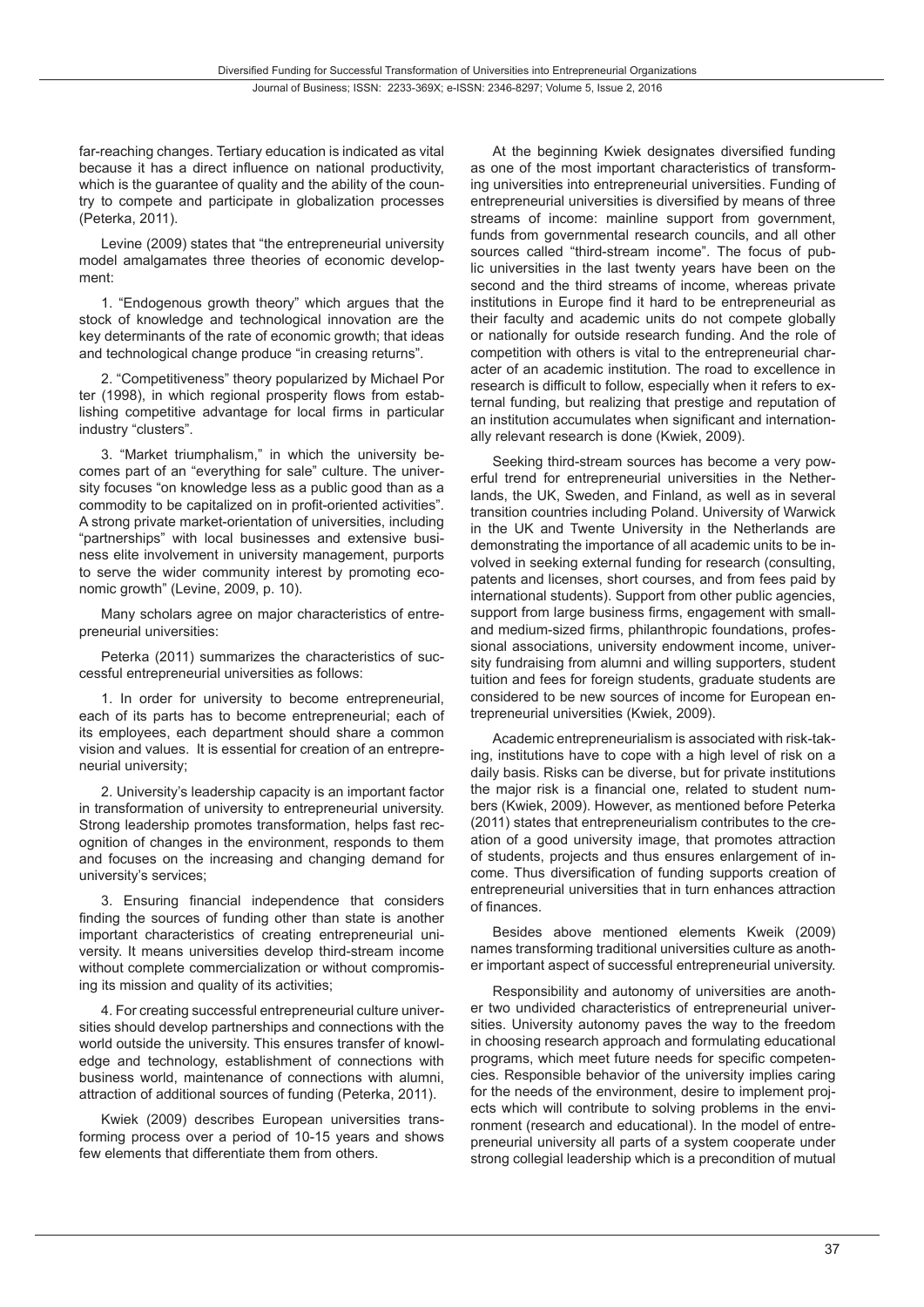connection of each component and value determinant. It also provides openness towards the environment (Peterka, 2011).

In addition, Peterka (2011) characterises entrepreneurial university as always oriented on future change. Its management is aware that if market position is once captured it does not last forever. This constantly forces entrepreneurial universities to seek more effective methods of adapting and responding to the changes in the environment (Peterka, 2011).

Estermann and Pruvoy (2011) state that "The ability to allocate and manage financial resources freely, to establish partnerships and raise income from the private sector are crucial elements to ensure a university's long-term financial health" (Estermann & Pruvoy, 2011, p. 17).

Diversified funding does not only lead to university's autonomy, but it should also ensure responsible behaviour of universities. These are the characteristics of entrepreneurial universities. Only through responsible behaviour towards environment, universities can obtain the right of freedom and autonomy in performing their activities. Responsible behaviour of the university means caring for the needs of the environment, endeavour to implement projects, which will help to solve problems in the environment (research and educational). University autonomy considers having a complete freedom. It is important in choosing research approach and expression of positions based on conducted research, and in forming educational programs that meet future needs of the environment for specific competencies (Peterka, 2011).

EUA (European University Association) and its members identified ten key success factors for European universities in the next decade at 2009 Prague Declaration. One of them highlights the importance of "increasing and diversifying income: to achieve financial sustainability, by implementing sound accounting practices that identify the full costs of all activities. Diversifying the income portfolio and securing adequate public funding thus provides the basis to fulfil the university's core missions over the long term" (Estermann and Pruvoy, 2011, p. 17).

Estermann and Pruvoy (2011) support the same idea that diversity in the funding structure is an important step for entrepreneurial universities to achieve financial sustainability. According to them generating additional income is a fundamental for institutions' balanced income structure. Financial sustainability aims to ensure that university's academic goals are reached by guaranteeing that the institution produces sufficient income to enable it to invest in its future academic activities.

According to Estermann and Pruvoy (2011) income diversification has a positive impact for:

1. Autonomy in staffing matters – setting salary levels of academic and administrative staff;

2. Decreasing the risks associated with dependence on a given funder - additional resources enable universities to invest strategically in otherwise overlooked areas.

Entrepreneurial universities have big challenges which increase competition but also provide new opportunities for activity expansion. These drive institutions to seek additional funding sources. Income diversification may be strategically used to develop activities and respond to new missions, as it may reinforce the position of an institution on the local, national or international stage by supporting its competitiveness. Developing additional funding streams becomes necessary to lightening negative consequences of an unexpected fall in income (Estermann & Pruvoy, 2011).

#### **Research Methodology and Research Tools**

The study employs qualitative research methodology. In order to compare the result of the analysis of literature about funding diversification in universities of Georgia with the attitudes of Georgian universities, the research participants of several universities in Georgia were selected through purposeful sampling. The research findings cannot be generalized, however, qualitative approach allowed to study the research problem from different perspectives.

In order to achieve research results study employed secondary and primary data analysis. Under secondary data analysis existing literature about transferring universities into entrepreneurial universities, the characteristics of the process, the roles of diversified funding in the process of transferring universities into entrepreneurial organizations and the funding alternative of overseas and Georgian universities were studied and analyzed.

As for the primary data analysis, data about current attitudes of Georgian universities and business companies was collected through two different questionnaires – one was developed for employees of universities in Georgia (questionnaire consisted of two sections – section I (entrepreneurial activities fulfilled by the HEIs in Georgia) addressed to faculty representatives responsible for social activities who could provide useful information about collaborations with business companies and section II (alternative of funding in universities of Georgia and perception of the role of diversified funding by university administration in becoming an entrepreneurial universities) addressed to university chancellor or financial directors who could provide information about funding diversifications of universities in Georgia. Second questionnaire (perception of the role of Georgian HEIs by market participants in country's economic development) was developed for representatives of business companies to collect the information about their attitude and desire to collaborate with Georgian universities. Consequently, the data about current situation in Georgian universities concerning entrepreneurial activities and funding diversification was collected through questionnaire #1 and the data about attitude of business companies in Georgia toward collaboration with universities and their readiness to finance this collaboration was collected through Questionnaire #2.

Second questionnaire was about perception of the role of Georgian HEIs by market participants in country's economic development.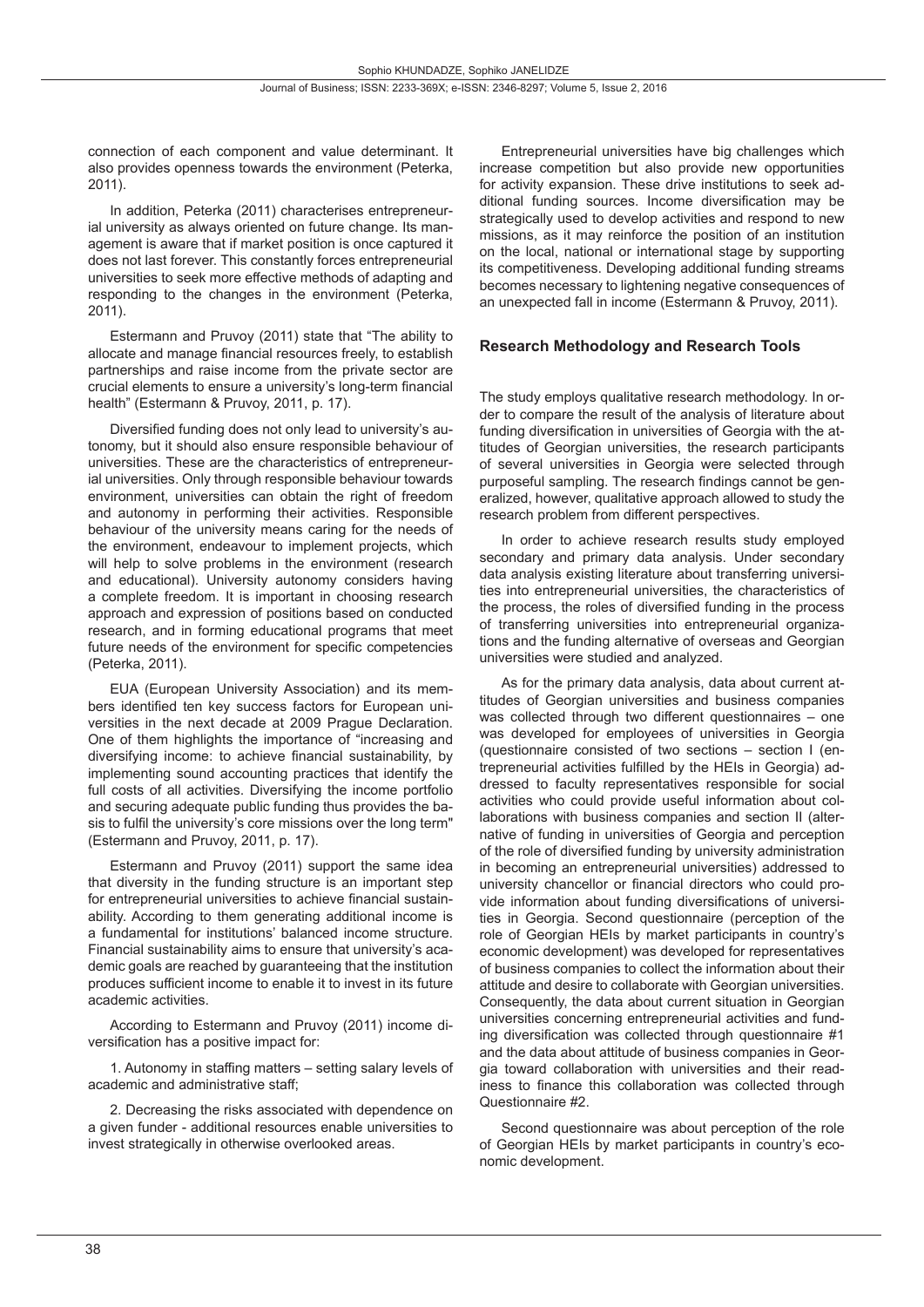Questionnaires were developed based on the research questions that were shaped through research problem that was formulated after literature review and analysis. The aim of the survey was to find out the current attitude of Georgian universities toward collaboration with business companies, current alternatives of funding of Georgian universities and the attitudes of business companies toward possibilities of collaboration with universities.

Within the scope of research collected data was analyzed and based on the analysis conclusions and recommendations were framed and presented.

#### **Research Participants and Data Collection**

The collection of the data occurred primarily by means of face-to-face individual interviews, telephone interviews and the questionnaires sent through electronic mail. The members of the focus group were representatives of higher educational institutions and business companies of Georgia.

Universities were selected from both private and public sectors of higher education. Five private universities (International Black Sea University, Free University, Caucasus University, University of Georgia, Grigol Robakidze University) and four state universities (Tbilisi Medical State University, Ivane Javakhishvili Tbilisi State University, Iakob GogebashviliTelavi State University, Gori State Teaching University) of Georgia and ten different business companies (Beko, Avon Georgia, VTB Bank, World Vision Georgia, Live Branding, Remax Georgia, Favorite Print, Bank of Republic, First Online Market Company in Georgia, Aviation Private Custom-house ) were randomly selected for survey.

University employees were purposefully selected. Respondents were Deans, Vice-deans for Social Activities, Head of Post Graduate Studies, Academic Program Coordinators, Head of PR department and the Chancellors or Financial Managers of the universities. Purposeful selection of respondents ensured collection of data from the informed audience that in turn increased the possibility of collecting qualified opinion and valuable data.

Out of 21 questionnaires (Section I of Questionnaire #1) distributed among 9 university representatives of Georgia (5 private and 4 state universities) 19 questionnaires filled out properly were collected back form 8 universities (4 private and 4 state universities). Free University refused to collaborate and consequently it did not participate in survey. There were telephone conversations (with 2 respondents from Caucasus University) and face-to-face interviews (with 9 respondents from 8 universities) as well. In some of the universities not all faculties participated in the survey. As for the diversification of funding and the financial support from business companies (Section II of Questionnaire #1) the Chancellors of International Black Sea University, Grigol Robakidze University, and the Financial Managers of Telavi State University, Gori State Teaching University, Ivane Javakhishvili Tbilisi State University, Caucasus University, Tbilisi Medical State University participated in research. Chancellors and Financial Managers from both private and state universities were interviewed face-to-face.

Information about financial support from business companies were collected from business companies of Georgia as well. Questions from questionnaires #2 about perception of the role of Georgian HEIs by market participants in country's economic development, were asked to 10 employees (representatives of top management) of 10 companies (Beko, Avon Georgia, VTB Bank, World Vision Georgia, Live Branding, Remax Georgia, Favorite Print, Bank of Republic, First Online Market Company in Georgia, Aviation Private Custom-house). Questionnaires were mostly distributed through e-mail (8 respondents of 8 companies), however there were telephone conversations as well with corporate managers of 2 companies, BEKO Georgia and Avon Georgia. Out of 8 questionnaires from 8 companies all 8 properly filled out questionnaires from all 8 business companies were collected back. Actually none of the business companies rejected to cooperate and take part in research. Companies were randomly selected, however employees were purposefully selected. Respondents were top managers of organizations, PR managers, directors and also owners of business companies. Intentional restriction of business representatives ensured again collection of data from informed audience, who would have full information about the collaboration with universities in case there is such a collaboration or who can be the decision makers whether to cooperate or not with universities, how to cooperate or whether to pay for this cooperation or not.

University representatives (Deans, Vice-deans for Social Activities, Head of Post Graduate Studies, Academic Program Coordinators and Head of PR department) of both state and private universities were asked if they carry out entrepreneurial activities or if have any type of collaboration with business companies, whether the collaboration happens regularly or not. They were also asked for their opinion about the possibilities of cooperation with market participants in terms of conducting some research for them or supplying any other type of service to them and if this type of collaboration would support their development and economic development of country in general.

University Chancellors or Financial Mangers through interviews were asked if their universities have ever received any type of financial support or financial reimbursement from market participants for conducting an entrepreneurial activities and if they have received then whether it was a significant financial support or not.

As for the interviews with business companies, questions addressed to them were again about the collaboration between universities and business companies. They were asked if they have any type of collaboration with HEIs and do they ever spent some funds on receiving service from HEIs or not. In case of negative answer representatives of business companies were asked for the reasons of non-collaboration. They were also asked for what universities can do to increase their interest toward the cooperation with universities in Georgia or what those services they would pay for to HEIs are. The opinion of business representatives about the role of the government in promoting the process of collaboration between universities and business companies and the possible ways of supports from government to motivate them to collaboration with HEIs in Georgia were also collected.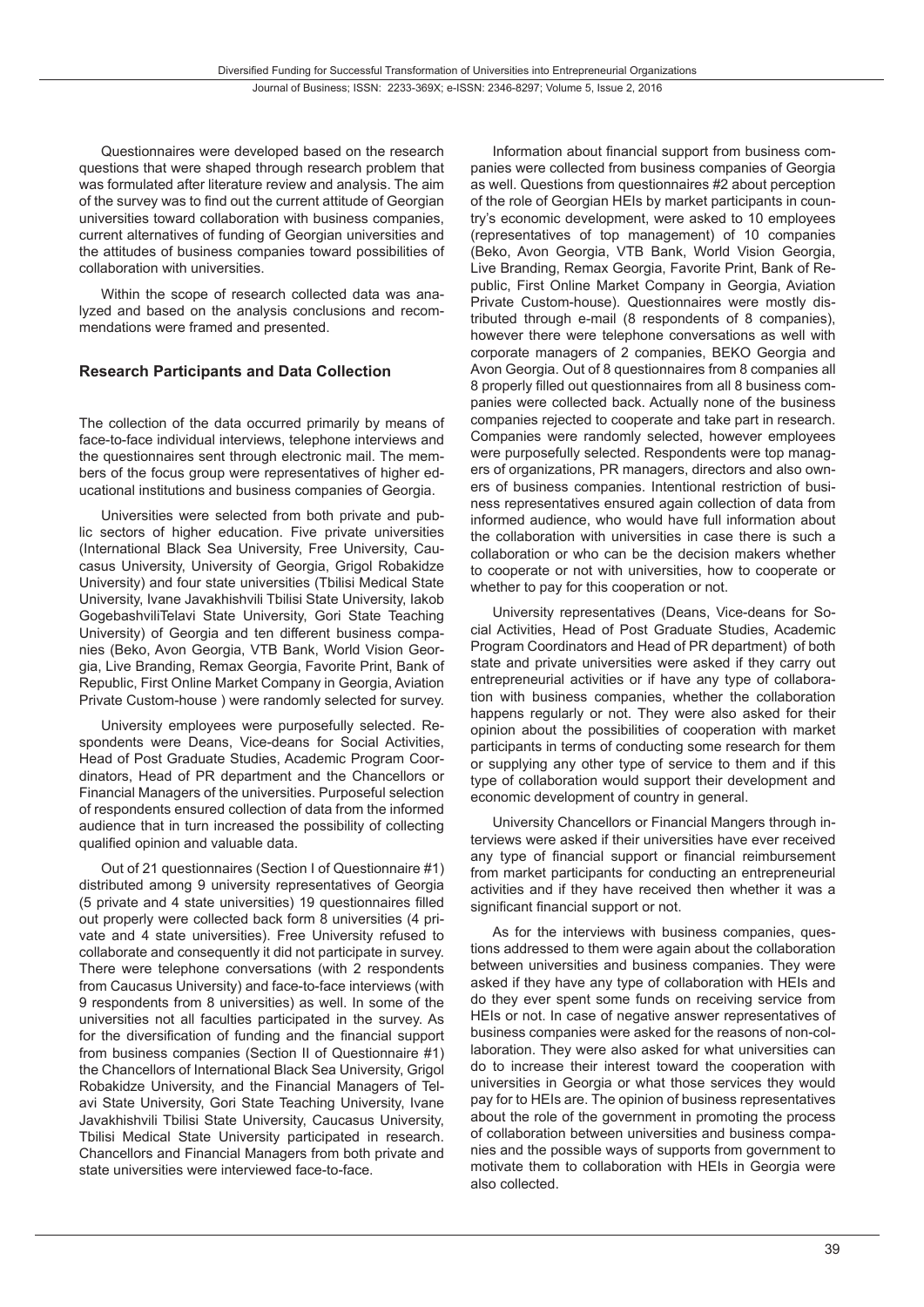### **Analysis of Data**

Respondents from International Black Sea University, Caucasus University, University of Georgia, Grigol Robakidze University, Tbilisi Medical State University, Ivane Javakhishvili Tbilisi State University, Iakob Gogebashvili Telavi State University, Gori State Teaching University were first asked whether they are involved in entrepreneurial activities or if they have collaboration with business companies. The results of the first question showed that every university is involved in entrepreneurial activities to a certain extent (see the Table 1.1.).

Table 1.1. The Results of the Survey about Carrying out Entrepreneurial Activities and Receiving Request Order for Service from Companies

| Type of<br>universities | Number of universities<br>under the study | Universities carrying out<br>entrepreneurial activities | Received request order<br>for service from<br>companies |
|-------------------------|-------------------------------------------|---------------------------------------------------------|---------------------------------------------------------|
| Private                 |                                           |                                                         |                                                         |
| State                   |                                           |                                                         |                                                         |

The next question was about describing their collaboration with market participants. In International Black Sea University's collaboration with business companies is considered the memorandums signed between faculties and business companies. Companies are financing competitions on faculties. For example, in 2015 Singular financed IT competition, they gave 2000 Gel to winner team. Respondents from every university under the study mostly named students' internship programmes as the most usual way of collaboration between HEIs and business companies. Among the ways of collaboration respondents from universities under the study named invitation of business practitioners by the faculties to share their practical knowledge and entrepreneurial experience to students. Different type of collaboration was named by Tbilisi State University, respondents stated that university carries out entrepreneurial activities in terms of participating in researches financed by national centres and in programmes financed by international organizations. For example, in 2010-2013 Tbilisi State University participated in the scientific research financed by international foundations. The research about endophenotype was financed by Lausanne University (Switzerland) and by the Innovative Medical Centre (Lithuania).

The next question was about frequency of collaboration, university representatives were asked whether the collaboration with market participants carry regular or one-time character and all university respondents had one and the same answer that the collaboration they have named above carry a regular character.

To the question about whether universities have ever received a request order from a specific business company or from any participant of the market to supply any type of service to them, all the respondents under the study gave negative answers (see the Table 1.1.).

Respondents of the universities under the study were asked to provide some probable reasons why market participants are not interested in collaborating with HEIs in Geor-

gia. None of the respondents were able to give an answer to this question and to provide some reasons of this attitude of business companies.

As for the next question, universities were asked if they can help market participants in terms of conducting some research for them or supplying any other type of service to them that would support their development and economic development of country in general. All the respondent from the universities under the study completely agree that they can provide high quality researches for businesses. Respondents from every university under the study declared that not only academic staff, but students as well at junior or senior level already have sufficient knowledge to provide businesses with business-related consultations or to help them develop business plans. In addition, respondents think that researchers from universities can obtain valuable data through their studies and therefore, can give qualified recommendations to business entities. Respondents from Tbilisi State University declare that their long-term goal is to develop the research capacity to successfully compete with other universities in obtaining grants for their research activities.

Through last question from section I respondents were asked for their opinions about what can be done by the HEIs to motivate market participants to collaborate with HEIs of Georgia. The only answer from universities was that all big companies must spent some money on research and development of their fields, in this case university is a very good place to invest their money. All the respondents form universities under the study expressed their readiness for this kind of collaboration with business companies.

Questions from section II was for employees responsible for financial management of HEIs. They were asked about whether their universities have ever received any type of financial support or financial reimbursement from market participants for conducting an entrepreneurial activities. Respondents from all universities under the study except one, say that there is no funds paid to them by market participants for any type of service performed by them and that there is no collaboration of this type (see the Table 1.2.). Only Ivane Javakhishvili Tbilisi State University has received financial support for their researches, but not from businesses but from state.

Table 1.2. The Results of the Survey about Receiving Financial Support from Business Companies by HEIs of Georgia

| Type of      | Number of Universities under the | Received Financial Support from |
|--------------|----------------------------------|---------------------------------|
| Universities | Study                            | <b>Business Companies</b>       |
| Private      |                                  |                                 |
| State        |                                  |                                 |

Next two questions were automatically rejected by Financial Managers of all universities other than Financial Manager of Tbilisi State University. And it was logical, as the second question requested to name the parties who have ever paid funds for services that university has performed for them and third question requested to name the percentage share of university's total revenue earned by them from entrepreneurial activities. Financial Manager of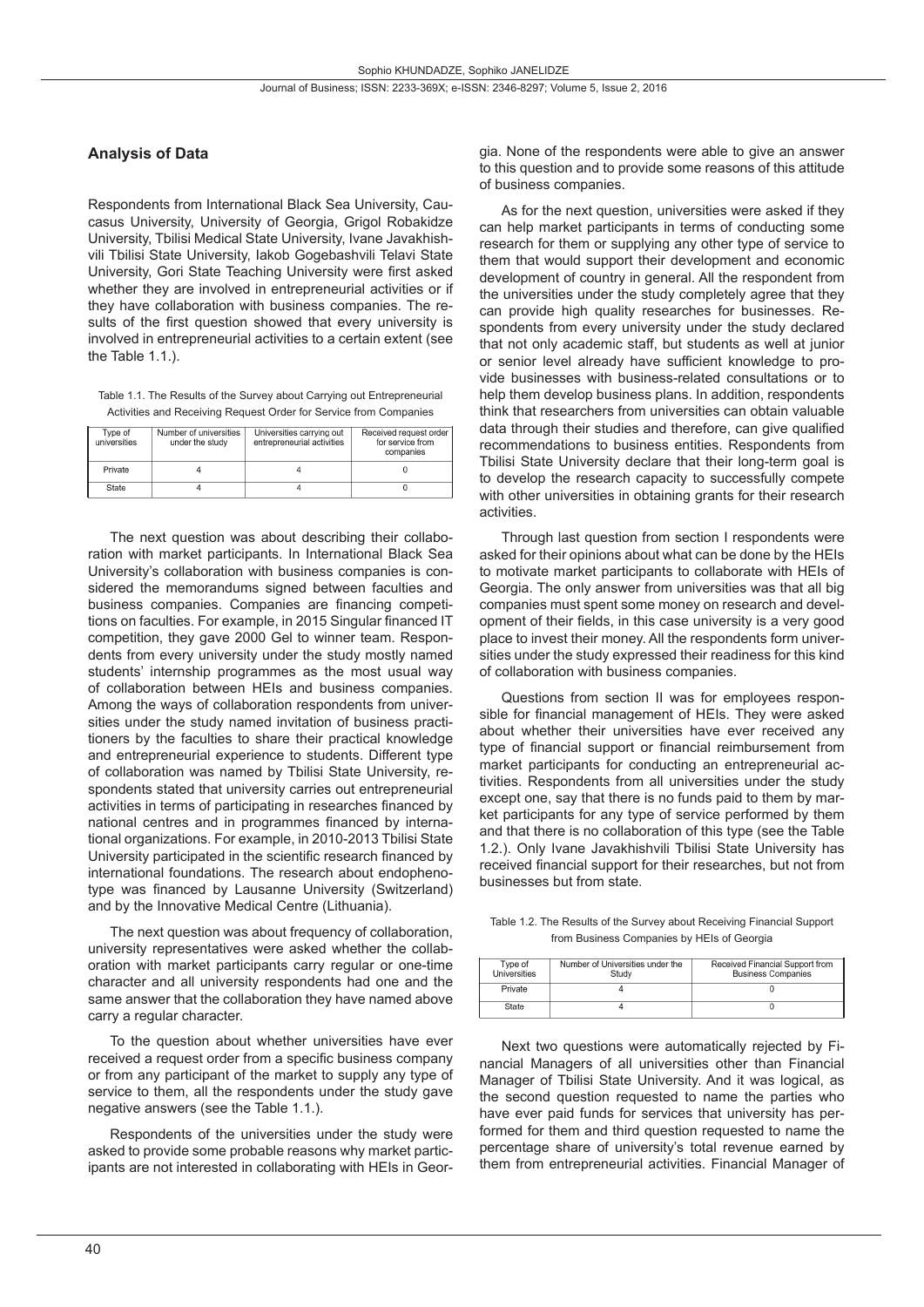Tbilisi State University said that they have received funds from international research funds. As for the question about the percentage share of university's total revenue earned from entrepreneurial activities the respondent from Tbilisi State university declared that the amount their university earns from entrepreneurial activities (from international research funds) amounts from 5% to 15% of university's total revenue.

To the question four "do you agree that allocation of funds from businesses will help your university to become more entrepreneurial university and thus more useful member of society and economy?", the chancellors/deans of International Black Sea University, Caucasus University, University of Georgia, Grigol Robakidze University, Tbilisi Medical State University, Iakob Gogebashvili Telavi State University, Gori State Teaching University gave positive answers and they completely agreed that universities will better transform into entrepreneurial organizations with this type of collaborations and funding from businesses. Financial support will help universities to develop their planned activities, objectives and to be useful member of society. Tbilisi Medical State University declared that allocation of funds from businesses will help universities to have additional funding which will be completely devoted to entrepreneurial activities among students and teachers.

The first question of the questionnaire number two, filled out by business companies, was about their experience of having any type of collaboration with HEIs of Georgia. 50% or half of the respondents (Avon Georgia, VTB Bank, World Vision Georgia, Bank of Republic, First Online Market Company in Georgia) answered that they cooperate with universities in Georgia and the other half, specifically, Beko, Live Branding, Remax Georgia, Favorite Print and Aviation Private Custom-house answered that they never had any type of collaboration with HEIs (see the Table 1.3.).

As a result, following four questions were automatically rejected by Beko, Live Branding, Remax Georgia, Favorite Print and Aviation Private Custom-house. The question number 2 that was rejected by them requested to describe what kind of collaboration businesses have with HEIs, question number three was about the frequency of collaboration, the question number four was about the case of sending funds by them on receiving any type of service from HEIs and the last question which was automatically rejected was about the amount of funds or the percentage share of their income spent for cooperating with HEIs.

As mentioned above the respondents from Avon Georgia, VTB bank, World Vision Georgia, Bank of Republic, First Online Market Company in Georgia stated that they collaborate with HEIs in Georgia. As for the character of collaboration all of them, except First Online Market Company in Georgia, named one and the same way of cooperation with HEIs, they offer students internships in their companies and in most of the cases they employ them later. Respondent from Avon Georgia declared that they have following relationship with HEIs: Avon involves students in the events and activities connected to Avon's charity program "fight against cancer" within the scope of which they are inviting students to take a public walk with them against breast cancer. At the same time they are providing information about risks of this decease and about the ways of avoiding breast cancer. The director of First Online Market Company stated that he had attempts to have collaboration with one of the HEI in Georgia when his company was planning to enter the market. He wanted to explore the market and to find out the steps of entering the market, but he was demanded to pay 6000 GEL for this research, which was a big amount of money for their start-up business. Therefore, the cooperation with higher education institution could not take place. As for the third question about frequency of the collaboration his answer was "it happened once". Avon Georgia, VTB bank, World Vision Georgia and Bank of Republic answered that their collaboration with institutions happens regularly. Even the second half of the companies claiming to have cooperation with HEIs in Georgia had negative answer for question number four. They have never spent any amount of funds on receiving service from HEIs (see the Table 1.3.). Consequently, these companies could name the percentage share of their income spent by them on collaboration with HEIs.

Table 1.3. The Results of the Survey about Collaboration of Business Companies under the Study with HEIs of Georgia and Spending Funds by them for Service from HEIs

| Number of business<br>companies under the<br>study | Having collaboration with HEIs | Spending funds for receiving service<br>from HFIs |
|----------------------------------------------------|--------------------------------|---------------------------------------------------|
|                                                    |                                |                                                   |

In case companies have no cooperation with HEIs in Georgia they were asked to explain the reason of this. Only those 50% of business companies giving negative answer to the first question about having cooperative relations with HEIs answered this question and all of them declared that they have just never thought of that possibility.

Respondents from business companies under the study were also asked about what can be done by HEIs to make them interested in collaboration. Respondent from Avon Georgia noted that their company always makes decision on the base of results and through the analysis of probable risks, the management of the company has to be sure that they will receive promised results of services in the way it was planned and expected. In order to make them interested in collaboration with HEIs they must be sure that university can supply useful service to their business. The respondent from Aviation Private Custom-house answered, that universities should follow the example of China and send their staff and students to developed countries for upgrading their qualifications, and after they return back, universities will have possibilities to offer good services to business companies. Respondent from Remax Georgia answered that universities should have thoroughly structured agenda in order to make businesses pay attention and consider the collaboration with HEIs. The answers of the rest of interviewed companies can be joined, because they had the same answer – universities should be qualified enough and should have a broad range of expertise in order to cover different fields of activities and to make business companies be interested in collaboration.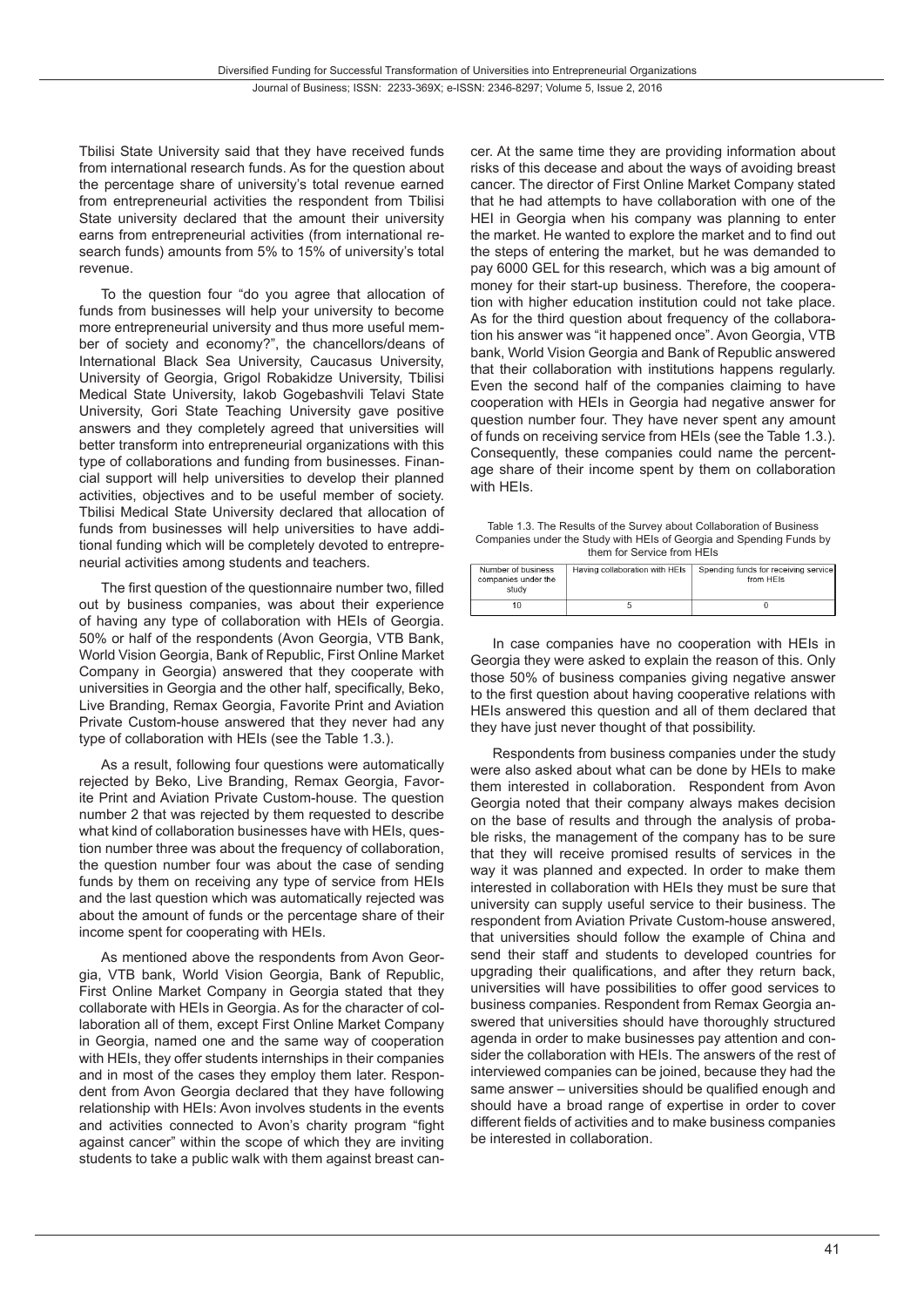The following question was about the service that companies would pay for to HEIs of Georgia. All the respondents from business companies under the study answered that they would pay for research and consultancy.

The next question was about the maximum amount of funds business companies would spend on receiving above specified desirable service from higher educational institutions. All the respondents from business companies under the study answered that they w ould spend on services and consultations from HEIs of Georgia less than 5% of their total revenue. The respondent from World Vision Georgia named specific amount they would pay for services or consultations from higher educational institutions in Georgia. This amount was maximum 5000 US Dollars.

To the question whether they agree that government support would motivate business companies to collaborate with HEIs, we got all the positive answers from respondents. Business companies agree that government support can be a good motivation for businesses to start the collaboration. As for the nature or the type of government assistance, all respondents from business companies under the study marked option "a" that was direct financial benefits (e.g. tax reductions).

Last question for the business participants of the survey was about their perception of the role of Georgian higher education institutions in economic and business development of country as well as about the ways of improving these roles of HEIs. All the respondents from business companies under the study designated their desire to improve the quality of education in universities of Georgia that according to them would better ensure business companies about possibilities of receiving relevant services and consultations from HEIs. Only in this case they affirm the role of academia in country's economic development and growth.

# **Conclusion**

The conclusions and recommendations within the paper were drawn and framed based on both the analysis of reviewed literature and the analysis of research results and findings. Conclusions drawn from the literature review can be formulated as follows:

1. Investigation of international practices show that development of entrepreneurial universities and activities are significant for country's economic growth. Close cooperative relations among higher educational institutions and business companies might support start-up businesses to investigate the market or to obtain good business plans that most probably can better guarantee successful entrance into the market place and can better ensure and increase the probability of their successful future performance. As for the acting business companies, collaboration with HEIs may help to investigate some weaknesses of their performances (in case they have it) through conducting relevant researches, plus they can provide business companies with some technological improvements, medical achievements through research results conducted by the HEIs. All the above could promote business development and growth, and consequently, social and economic development of a country.

2. The review of the literature and the observation on funding of successful entrepreneurial universities show that diversification of universities' funding and development of third stream income of universities is one of the significant characteristics of transforming HEIs into entrepreneurial universities. International practices show that successful entrepreneurial universities do have their funds diversified and do generate third stream income. Generation of alternatives of funding, other than government funding and student tuition fees, helps higher education institutions to gain financial independence in planning, managing and using their resources that in turn can promote closer collaboration of universities with business companies and motivate commercialization of its activities and products. According to many scholars university freedom and autonomy is important in choosing research approach and expression of positions based on conducted research, and in forming educational programs that meet future needs of the environment for specific competencies. Therefore, entrepreneurial universities are better involved in environment development as far as they are better aware of environmental or business needs. Intensified collaboration of higher education institutions with business companies facilitates generation of third stream income even more.

3. However, there is one concern about diversification of funding by HEIs that can be concluded through literature review and it relates to possibility of shifting the dependence of universities from government to private sector. In particular, if funding from private businesses becomes relatively important for higher educational institutions, they may tend to be interested in generating research results that can be commercialized in the short or medium term. Universities might be concerned that their researches should answer to the needs of the market.

4. As for the possibilities of generating third stream income by higher education institutions in Georgia, it can be concluded that universities in Georgia have possibilities to carry out entrepreneurial activities and consequently can diversify its funding, as according to Georgian legislation they are allowed to earn revenue from economic or entrepreneurial activities. Therefore, it can be concluded that the legislative framework of Georgia does not hinder diversification of university funding and development of entrepreneurial activities.

By summarizing and analysing the survey results about Georgian situation in terms of fulfilling entrepreneurial activities by universities in Georgia, degree of financial diversification of HEIs in Georgia, perception of the role of diversified funding by university administration in becoming an entrepreneurial universities and the perception of the role of Georgian HEIs by market participants in country's economic development, the following conclusions and recommendations can be can be formulated:

1. It has to be mentioned that most of the business participants of the market have never spent funds on receiving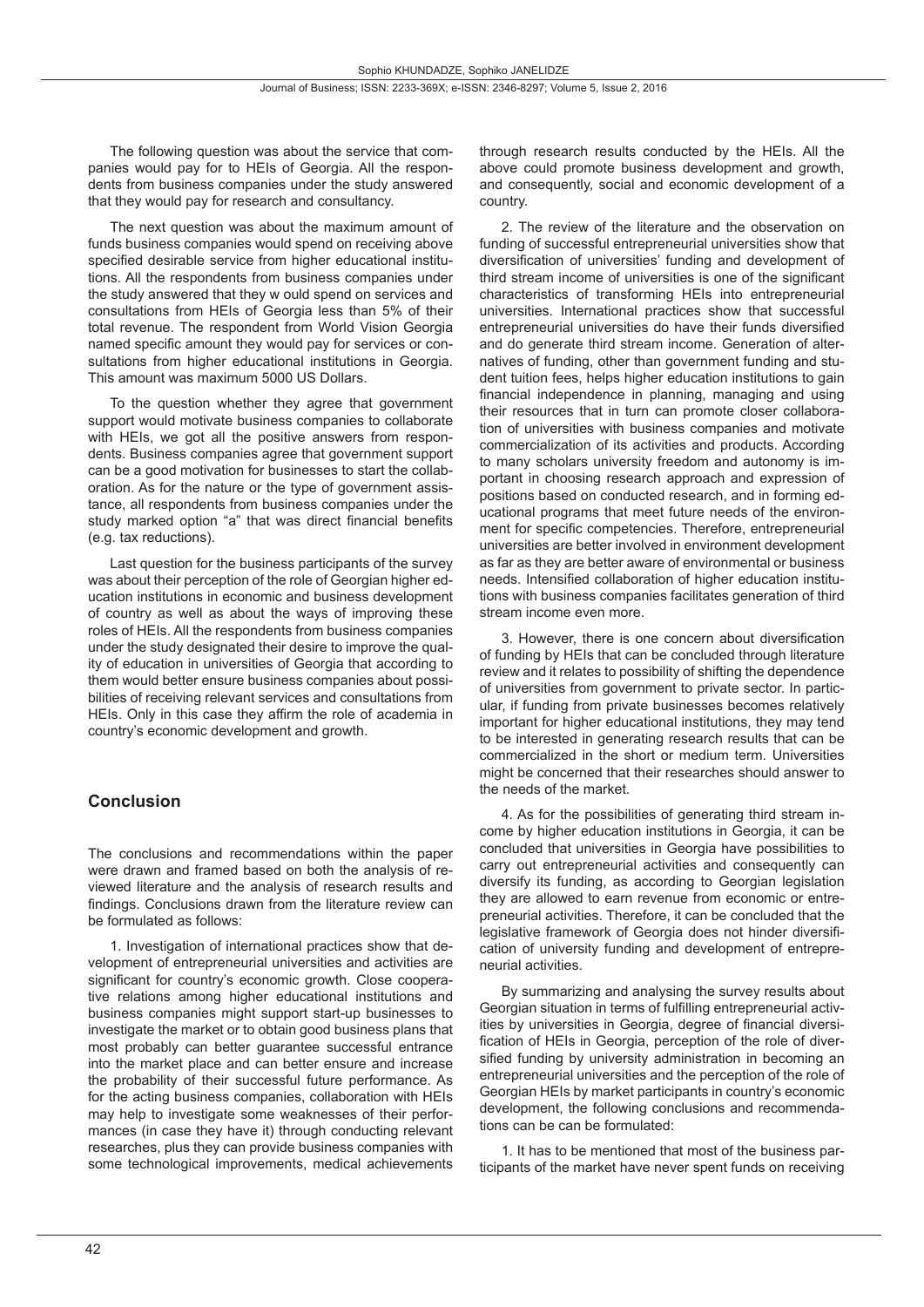any type of service from higher education institutions. Moreover, during the conversation they admitted that they have never thought of having any kind of collaboration with HEIs of Georgia. For the majority of respondents cooperation between university and business is limited, because business sector perceives university only as the source of prospective employees for their business companies.

2. The survey inspired them to think of the new type of collaboration. Business companies stated to be ready to order universities to carry out researches at reasonable prices. However, they need to be sure that research will be carried out by qualified academic staff and that they will provide valuable and relevant service. Thus, it can be concluded that universities have some doubts about the research results provided by universities and that universities have to demonstrate their knowledge and qualification.

3. In addition, engagement of external stakeholders (e.g. government) can be considered as a significant component for entrepreneurial development. Respondents from business companies under the study do emphasize the role of the government in promoting the collaboration of higher education institutions with business companies. Under the government support business companies considered direct financial support or tax reductions for those businesses who will collaborate with higher education institutions, those who will order and use university services. As a result, it can be concluded that if government believes that the process of transferring HEIs into entrepreneurial universities is useful and important for economic development of country, it can support and promote the process of transformation by providing direct financial support to those business companies who collaborate with higher education institutions in Georgia. Government support can be a good starting motivation for businesses to start the collaboration. Later, after some period of cooperation with HEIs, companies can themselves observe the benefits of this cooperation and thus will have motivations other than direct financial support from government to continue and increase the intensity of entrepreneurial activities.

4. In order for universities to become entrepreneurial, each of their part has to become entrepreneurial. For ensuring universities financial independence they should find other sources of financing (beside the state). As it was already mentioned, diversified funding provides a degree of autonomy and allows them to become more self-reliant in resource planning. University autonomy considers having a complete freedom. It is important in choosing research approach and expression of positions based on conducted research. The survey results revealed the fact that universities do not have additional sources of income in Georgia. This fact can be impediment for transforming universities into entrepreneurial organizations in Georgia.

5. Analysis of survey results show that HEIs in Georgia are not actively collaborating with business companies and do not actively carry out entrepreneurial activities. There are some cooperative relations of HEIs of Georgia with business companies, however, in most of the cases the collaboration implies only offering internships or employing of students of HEIs of Georgia, or visiting the universities

to share their practical experiences to students that cannot be considered as entrepreneurial activities. These are not the activities that would provide business companies with useful knowledge and the expertise from HEIs of Georgia and to promote their development and growth. On the other hand, this is not the activity that would help HEIs of Georgia to earn some funds that would support their financial independence in planning their resources.

6. In order to motivate collaboration of business companies with HEIs of Georgia the universities should have a model for integrating entrepreneurial activities at all levels across the university. The university should be a driving force of the process by exchanging knowledge with industry, society and public sectors. Higher educational institutions in Georgia should conduct trainings on characteristics of entrepreneurial universities and the positive impacts of entrepreneurial activities for staff and staff should take an entrepreneurial approach in teaching and promote innovation in teaching and learning. They should provide opportunities to students to be involved in conducting entrepreneurial activities and to support individuals to realize their entrepreneurial ideas into action.

7. HEIs of Georgia should have sustainable financial strategy to support entrepreneurial development and their entrepreneurial goals must be encouraged by university attempts to earn third stream income and to diversify university funding.

8. Finally, survey results demonstrated that it is critically important to inform business companies about possibilities of cooperation with HEIs in Georgia (most of the respondents from business companies under the study stated that they have not even thought of the collaboration with universities). It is also vital to show the benefits of cooperation and to demonstrate the capabilities of HEIs to do qualified research or to give qualified consultations as companies doubt the qualification of universities in Georgia. The attitude of business companies toward HEIs in Georgia and their belief about university capabilities can be improved through showing the specific structure of collaboration, demonstrating the results of the collaboration and all the possible benefits of collaboration.

One very important issue that has to be stated and has to be paid attention to by universities is the degree of commercialization of their activities by higher educational institutions. The universities should not become the part of an "everything for sale" culture. The process of transformation should not make universities to focus "on knowledge less as a public good than as a commodity to be capitalized in profit-oriented activities". By carrying out entrepreneurial activities universities should not forget their primary objectives and should follow responsible behaviour.